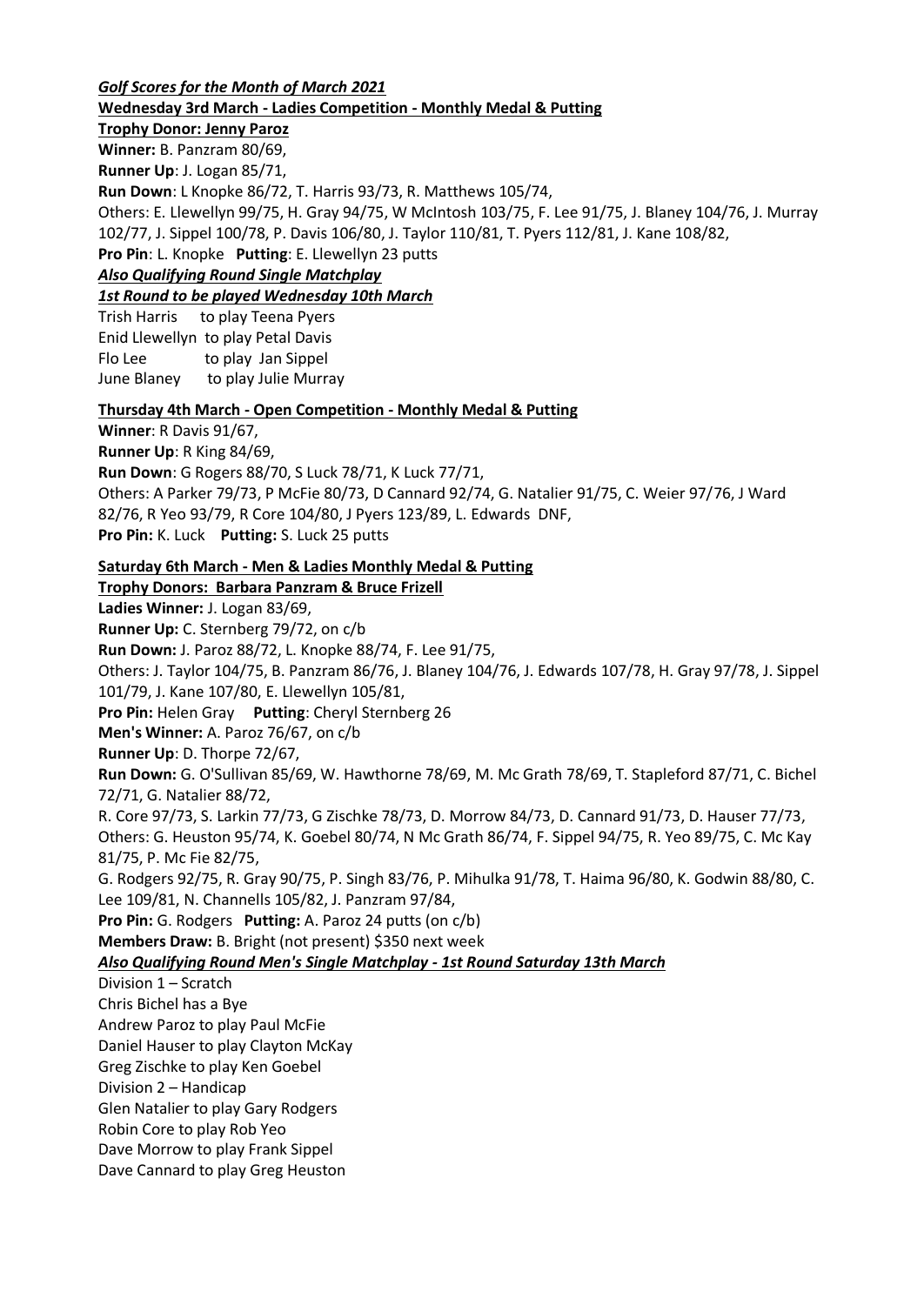# **Wednesday 10th March - Ladies Single Stableford**

**Also 1st Round Ladies Single Matchplay Daily Winner**: K. Lehmann 35 pts **Runner Up**: H. Gray 34 pts **Run Down**: R. Matthews 33, Others: W McIntosh 28, J. Paroz 26, B. Panzram 23, J. Kane 22, J. Taylor 15, **Pro Pin**: H. Gray *1st Round Ladies Single Matchplay*

Trish Harris defeated Teena Pyers 4/3 Julie Murray defeated June Blaney 6/5 Enid Llewellyn defeated Petal Davis on the 22nd hole Jan Sippel defeated Flo Lee 4/2 *2nd Round to be played Wednesday 24th March*

Trish Harris to play Julie Murray Enid Llewellyn to play Jan Sippel

### **Thursday 11th March - Open Competition - Single Stableford**

**Winner**: S Luck 39 **Runner Up:** G Rogers 38 Run Down: K Luck 37, R Davis 35, A. Sheppard 34, N. Emmerson 34, B. Heathwood 32 Others : J Ward 31, R Core 31, J. Ormaechea 30, P McFie 30, R Yeo 30, B Irwin 29, J. Morris 29, A. Niemeyer 28, K. Niemeyer 27, A Parker 26, D Cannard 25, C. Weier 24, G. Natalier 23, J Lewis 21 **Pro Pin**: G. Natalier

**Saturday 13th March - Men & Ladies Single Stableford**

**Also 1st Round Men's Single Matchplay**

**Ladies Winner:** C. Sternberg 36 on c/b **Runner Up**: O. Luck 36 **Run Down**: H. Gray 32, J. Paroz 31 Others :F. Lee 28, J. Edwards 28, J. Kane 27, J. Blaney 27, E. Llewellyn 26, J. Sippel 26, T. Harris 23, J. Murray 14 **Pro Pin**: C. Sternberg **Men's Winner**: A. Van Ansem 35 **Runner Up**: R. Stagg 34 on c/b **Run Down**: N. Faulks 34, G. O'Sullivan 33, A. Parker 32, C. Lee 32, Others : N. Channells 31, T. Stapleford 30, J. Panzram 30, K. Godwin 29, P. Mihulka 28, R. Gray 27, J. Ward 25, K. Luck 25, D. James 21 **Pro Pin:** N. Faulks **Members Draw:** Bob Porter (not present) Jackpot \$350.00 *1st Round Men's Single Matchplay* **1st Division:** C. Bichel had a Bye

- A. Paroz defeated P. McFie 2/1
- D. Hauser defeated C. McKay
- G. Zischke defeated K. Goebel
- **2nd Division**: G. Rodgers defeated G. Natalier
	- G. Heuston defeated D. Cannard
	- D. Morrow defeated F. Sippel
	- R. Yeo defeated R. Core

*2nd Round Men's Single Matchplay to be played Saturday 27th March*

### **Wednesday 17th March - Irish Stableford**

**Trophy Donors: June Taylor & Cheryl Sternberg (***Thank you to all the players that enabled the day to go ahead, in the rain***) Winners**: T Harris/K Harris/F Lee & G Rodgers 87 **Runners Up:** J Logan/S Luck/J Blaney & A Parker 86 **Rundown**: W McIntosh/R Stagg/J Paroz & J Panzram 82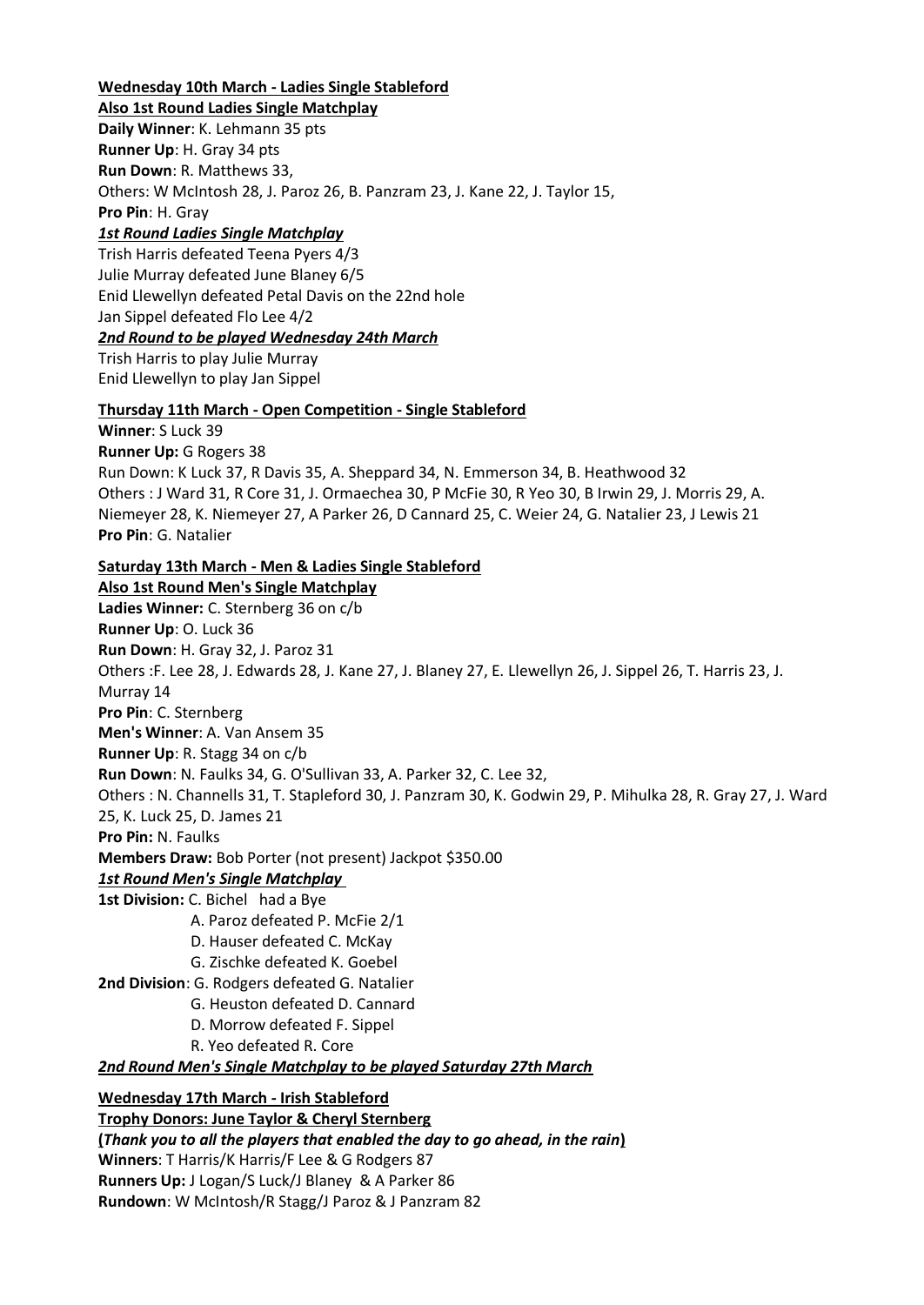Others: J Kane/J Ward/K Lehmann & R Matthews 79; J Murray/D James/P Davis & R Davis 75 **Mens Pro Pin**: D. James L**adies Pro Pin:** J. Logan

# **Thursday 18th March - Open Competition - Single Stableford**

**Winner:** R King 32 **Runner Up:** R Yeo 31 **Run Down**: J Ward 31,

Others : S Luck 30, K Luck 29, J. Maroske 29, G Rogers 28, G. Natalier 27, P McFie 26, R Core 25 **Pro Pin:** G. Natalier

## **Saturday 20th March - Laidley Men's Classic Day 1 Sunday 21st March - Laidley Men's Classic Day 2**

**Sponsored by: Unique Housing**

Congratulations to Martin Manning (Sandy Gallop) who won our Men's Classic for 2021!

# **EAGLES:**

Todd Dennien (Laidley) had an eagle on the 12<sup>th</sup> hole - Saturday 20/03/2021 Glen Early (Carbrook) had an eagle on the  $7<sup>th</sup>$  hole – Saturday 20/03/2021 Josh Miles (Ipswich) had an eagle on the  $7<sup>th</sup>$  hole- Sunday 21/03/2021

### **Division 1 - Gross Division 1 - Nett**

|                | Place Name              | H'cap        | Day 1 | Day 2 | <b>Total</b> |
|----------------|-------------------------|--------------|-------|-------|--------------|
| 1              | <b>Martin Manning</b>   | -2           | 68    | 68    | 136          |
| $\overline{2}$ | Adam Gemmell            | $-3$         | 67    | 75    | 142          |
| 3              | <b>Josh Miles</b>       | 1            | 74    | 70    | 144          |
| 4              | Stephen Toyne           | 2            | 72    | 77    | 149          |
| 5              | <b>Chris Bichel</b>     | 0            | 76    | 73    | 149          |
| 6              | <b>Mark Blake</b>       | 3            | 74    | 77    | 151          |
| 7              | <b>Todd Dennien</b>     | 4            | 72    | 80    | 152          |
| 8              | <b>Brett Lester</b>     | $\mathbf{1}$ | 74    | 78    | 152          |
| 9              | <b>Ben Daniels</b>      | 4            | 78    | 74    | 152          |
| 10             | <b>Bodhi Spall</b>      | 3            | 75    | 78    | 153          |
| 11             | Stephen Deane           | 1            | 73    | 81    | 154          |
| 12             | <b>Shannon Peel</b>     | 4            | 76    | 79    | 155          |
| 13             | <b>Chris Petrohilos</b> | 3            | 78    | 78    | 156          |
| 14             | Andrew Johnstone        | 1            | 79    | 77    | 156          |
| 15             | <b>Dean Birch</b>       | 3            | 78    | 80    | 158          |
| 16             | <b>Brentley Heaton</b>  | $\mathbf{1}$ | 80    | 78    | 158          |
| 17             | <b>Chris Fraser</b>     | 0            | 78    | 82    | 160          |
| 18             | <b>Timothy Deakin</b>   | 4            | 80    | 82    | 162          |
| 19             | <b>Steve Bennie</b>     | 3            | 80    | 88    | 168          |
| 20             | <b>Daniel Hauser</b>    | 4            | 81    |       |              |
| 23             | <b>Ryan Kaczuk</b>      | 3            |       | 76    |              |
| 24             | <b>Ken Robertson</b>    | 4            |       | 78    |              |

| Place          | <b>Name</b>             | H'cap          | Day 1 | Day 2 | <b>Total</b> |
|----------------|-------------------------|----------------|-------|-------|--------------|
| 1              | <b>Martin Manning</b>   | -2             | 70    | 70    | 140          |
| $\overline{2}$ | <b>Josh Miles</b>       | 1              | 73    | 69    | 142          |
| 3              | <b>Todd Dennien</b>     | 4              | 68    | 76    | 144          |
| 4              | <b>Ben Daniels</b>      | 4              | 74    | 70    | 144          |
| 5              | <b>Stephen Toyne</b>    | $\overline{2}$ | 70    | 75    | 145          |
| 6              | <b>Mark Blake</b>       | 3              | 71    | 74    | 145          |
| 7              | <b>Shannon Peel</b>     | 4              | 72    | 75    | 147          |
| 8              | <b>Bodhi Spall</b>      | 3              | 72    | 75    | 147          |
| 9              | <b>Adam Gemmell</b>     | -3             | 70    | 78    | 148          |
| 10             | <b>Chris Bichel</b>     | 0              | 76    | 73    | 149          |
| 11             | <b>Brett Lester</b>     | 1              | 73    | 77    | 150          |
| 12             | <b>Chris Petrohilos</b> | 3              | 75    | 75    | 150          |
| 13             | <b>Stephen Deane</b>    | 1              | 72    | 80    | 152          |
| 14             | <b>Dean Birch</b>       | 3              | 75    | 77    | 152          |
| 15             | <b>Timothy Deakin</b>   | 4              | 76    | 78    | 154          |
| 16             | <b>Andrew Johnstone</b> | $\mathbf{1}$   | 78    | 76    | 154          |
| 17             | <b>Brentley Heaton</b>  | $\mathbf{1}$   | 79    | 77    | 156          |
| 18             | <b>Chris Fraser</b>     | 0              | 78    | 82    | 160          |
| 19             | <b>Steve Bennie</b>     | 3              | 77    | 85    | 162          |
| 20             | <b>Daniel Hauser</b>    | 4              | 77    |       |              |
| 21             | <b>Ryan Kaczuk</b>      | 3              |       | 76    |              |
| 22             | <b>Ken Robertson</b>    | 4              |       | 78    |              |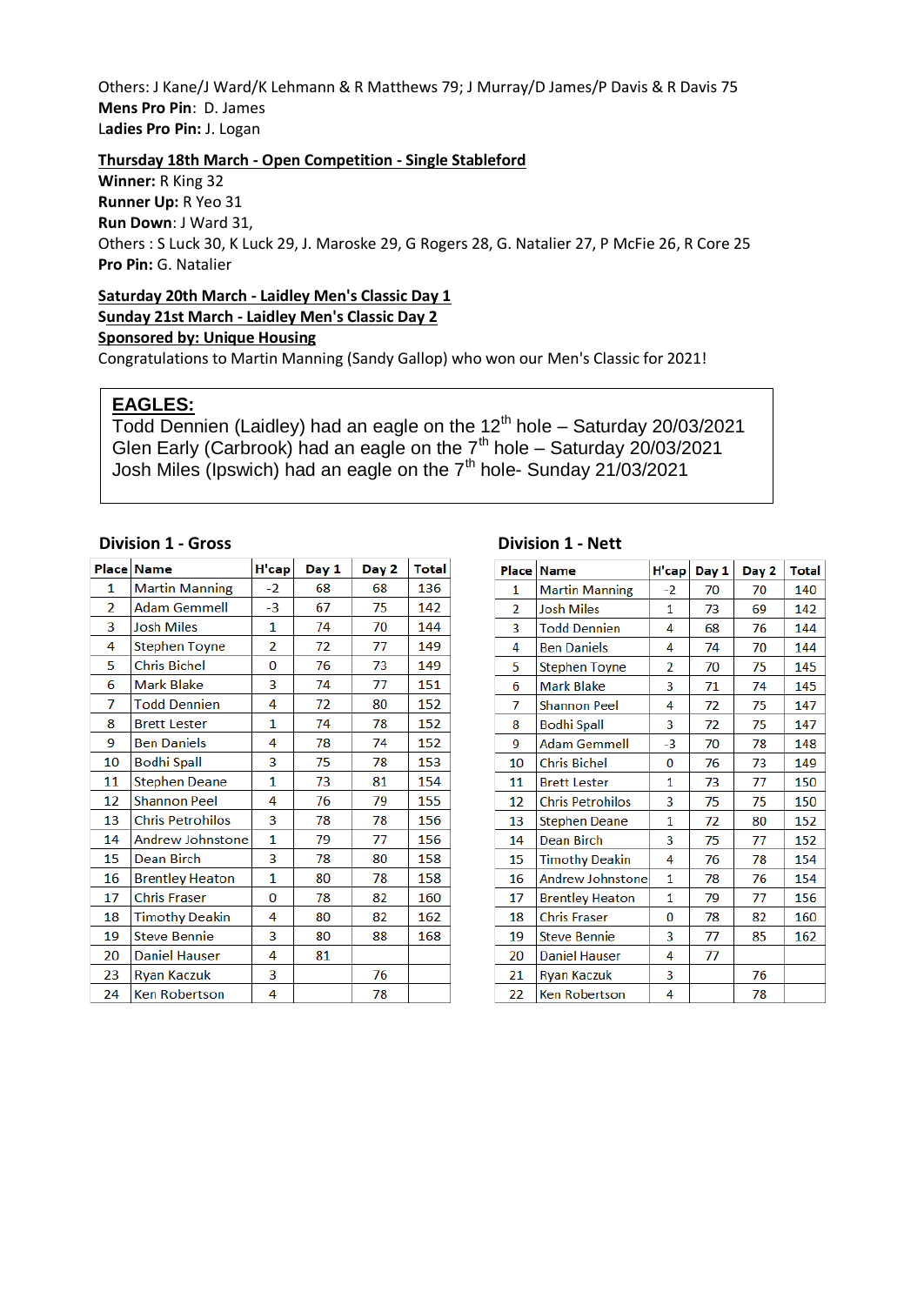# **Division 2 - Gross Division 2 - Nett**

|                | Place Name              | H'cap | Day 1 | Day 2 | <b>Total</b> |
|----------------|-------------------------|-------|-------|-------|--------------|
| 1              | <b>Ross Coyne</b>       | 5     | 74    | 76    | 150          |
| $\overline{2}$ | <b>Anthony Cuthbert</b> | 5     | 79    | 79    | 158          |
| 3              | <b>Brendon Burrows</b>  | 7     | 78    | 81    | 159          |
| 4              | <b>Nathan Faulks</b>    | 5     | 81    | 78    | 159          |
| 5              | <b>Eugene Nix</b>       | 5     | 78    | 82    | 160          |
| 6              | <b>Ken Goebel</b>       | 6     | 77    | 84    | 161          |
| 7              | <b>Peter Martin</b>     | 7     | 80    | 82    | 162          |
| 8              | Adam Jefferd            | 6     | 80    | 82    | 162          |
| 9              | <b>Troy Avenell</b>     | 5     | 81    | 81    | 162          |
| 10             | <b>Steve Luck</b>       | 7     | 86    | 77    | 163          |
| 11             | <b>Benjamin Pearce</b>  | 6     | 87    | 79    | 166          |
| 12             | <b>Wayne Jackson</b>    | 9     | 81    | 86    | 167          |
| 13             | lan Broom               | 7     | 83    | 86    | 169          |
| 14             | <b>Glen Early</b>       | 8     | 83    | 86    | 169          |
| 15             | <b>Harold Loxton</b>    | 7     | 85    | 84    | 169          |
| 16             | <b>Paranjit Singh</b>   | 7     | 82    | 89    | 171          |
| 17             | <b>Paul McFie</b>       | 7     | 86    | 85    | 171          |
| 18             | <b>Andrew Paroz</b>     | 8     | 89    | 83    | 172          |
| 19             | <b>Mick McClurg</b>     | 9     | 89    | 85    | 174          |
| 20             | <b>Andrew Parker</b>    | 6     | 87    | 88    | 175          |
| 21             | <b>John Ward</b>        | 8     | 91    | 84    | 175          |
| 22             | <b>Robert Ambrose</b>   | 9     | 85    | 92    | 177          |
| 23             | <b>Glen Verrall</b>     | 5     | 87    |       |              |
| 24             | <b>Robbie Fraser</b>    | 6     | 82    |       |              |
| 25             | <b>Daniel Butler</b>    | 5     | 88    |       |              |
| 26             | Selwyn Ziebarth         | 6     |       | 83    |              |
| 27             | <b>Ken Luck</b>         | 5     |       | 84    |              |
|                |                         |       |       |       |              |

|    | Place Name              | H'cap | Day 1 | Day 2 | <b>Total</b> |
|----|-------------------------|-------|-------|-------|--------------|
| 1  | <b>Ross Coyne</b>       | 5     | 69    | 71    | 140          |
| 2  | <b>Brendon Burrows</b>  | 7     | 71    | 74    | 145          |
| 3  | <b>Peter Martin</b>     | 7     | 73    | 75    | 148          |
| 4  | <b>Anthony Cuthbert</b> | 5     | 74    | 74    | 148          |
| 5  | <b>Ken Goebel</b>       | 6     | 71    | 78    | 149          |
| 6  | Wayne Jackson           | 9     | 72    | 77    | 149          |
| 7  | <b>Nathan Faulks</b>    | 5     | 76    | 73    | 149          |
| 8  | <b>Steve Luck</b>       | 7     | 79    | 70    | 149          |
| 9  | <b>Eugene Nix</b>       | 5     | 73    | 77    | 150          |
| 10 | <b>Adam Jefferd</b>     | 6     | 74    | 76    | 150          |
| 11 | <b>Troy Avenell</b>     | 5     | 76    | 76    | 152          |
| 12 | <b>Glen Early</b>       | 8     | 75    | 78    | 153          |
| 13 | <b>Benjamin Pearce</b>  | 6     | 81    | 73    | 154          |
| 14 | lan Broom               | 7     | 76    | 79    | 155          |
| 15 | <b>Harold Loxton</b>    | 7     | 78    | 77    | 155          |
| 16 | <b>Mick McClurg</b>     | 9     | 80    | 76    | 156          |
| 17 | <b>Andrew Paroz</b>     | 8     | 81    | 75    | 156          |
| 18 | Paranjit Singh          | 7     | 75    | 82    | 157          |
| 19 | <b>Paul McFie</b>       | 7     | 79    | 78    | 157          |
| 20 | <b>Robert Ambrose</b>   | 9     | 76    | 83    | 159          |
| 21 | <b>John Ward</b>        | 8     | 83    | 76    | 159          |
| 22 | <b>Andrew Parker</b>    | 6     | 81    | 82    | 163          |
| 23 | <b>Glen Verrall</b>     | 5     | 82    |       |              |
| 24 | <b>Robbie Fraser</b>    | 6     | 76    |       |              |
| 25 | <b>Daniel Butler</b>    | 5     | 83    |       |              |
| 26 | Selwyn Ziebarth         | 6     |       | 83    |              |
| 27 | <b>Ken Luck</b>         | 5     |       | 84    |              |

# **Division 3 - Gross Division 3 - Nett**

|                | <b>Place Name</b>       | H'cap | Day 1 | Day 2 | <b>Total</b> |
|----------------|-------------------------|-------|-------|-------|--------------|
| $\mathbf{1}$   | <b>Phil Mihulka</b>     | 13    | 80    | 91    | 171          |
| $\overline{2}$ | <b>Paul Broadfoot</b>   | 11    | 85    | 86    | 171          |
| 3              | <b>Robin Stagg</b>      | 11    | 87    | 87    | 174          |
| 4              | <b>Rodney Daniels</b>   | 11    | 85    | 90    | 175          |
| 5              | <b>Toby Palham</b>      | 12    | 88    | 87    | 175          |
| 6              | Dave Just               | 11    | 86    | 90    | 176          |
| 7              | Leslie Shelley          | 14    | 91    | 87    | 178          |
| 8              | <b>Richard Marschke</b> | 14    | 87    | 93    | 180          |
| 9              | Roger Gray              | 16    | 88    | 94    | 182          |
| 10             | John Osborne            | 13    | 93    | 89    | 182          |
| 11             | <b>Gavin McMahon</b>    | 14    | 86    | 97    | 183          |
| 12             | Aaron Lee               | 12    | 90    | 94    | 184          |
| 13             | <b>Rob Yeo</b>          | 14    | 90    | 94    | 184          |
| 14             | <b>Jeff Callander</b>   | 22    | 95    | 98    | 193          |
| 15             | <b>Jack Panzram</b>     | 14    | 97    | 96    | 193          |
| 16             | <b>Keanu Faulks</b>     | 19    | 93    | 103   | 196          |
| 17             | <b>Tony Howe</b>        | 13    | 97    | 104   | 201          |
| 18             | <b>Greg Heuston</b>     | 21    | 97    | 107   | 204          |
| 19             | <b>Frank Sippel</b>     | 19    | 99    | 108   | 207          |
| 20             | <b>Russell Brown</b>    | 23    | 100   | 107   | 207          |
| 21             | <b>Peter Quirk</b>      | 14    | 104   | 110   | 214          |
| 22             | <b>Nigel Channells</b>  | 24    | 108   | 111   | 219          |
| 23             | <b>Mark Harnett</b>     | 32    | 146   |       |              |
|                |                         |       |       |       |              |

|                | Place Name              |    | H'cap Day 1 | Day 2 | <b>Total</b> |
|----------------|-------------------------|----|-------------|-------|--------------|
| 1              | <b>Phil Mihulka</b>     | 13 | 67          | 78    | 145          |
| $\overline{2}$ | <b>Jeff Callander</b>   | 22 | 73          | 76    | 149          |
| 3              | <b>Paul Broadfoot</b>   | 11 | 74          | 75    | 149          |
| 4              | <b>Roger Gray</b>       | 16 | 72          | 78    | 150          |
| 5              | Leslie Shelley          | 14 | 77          | 73    | 150          |
| 6              | <b>Toby Palham</b>      | 12 | 76          | 75    | 151          |
| 7              | <b>Richard Marschke</b> | 14 | 73          | 79    | 152          |
| 8              | <b>Robin Stagg</b>      | 11 | 76          | 76    | 152          |
| 9              | <b>Rodney Daniels</b>   | 11 | 74          | 79    | 153          |
| 10             | Dave Just               | 11 | 75          | 79    | 154          |
| 11             | Gavin McMahon           | 14 | 72          | 83    | 155          |
| 12             | <b>Rob Yeo</b>          | 14 | 76          | 80    | 156          |
| 13             | John Osborne            | 13 | 80          | 76    | 156          |
| 14             | <b>Keanu Faulks</b>     | 19 | 74          | 84    | 158          |
| 15             | Aaron Lee               | 12 | 78          | 82    | 160          |
| 16             | <b>Russell Brown</b>    | 23 | 77          | 84    | 161          |
| 17             | <b>Greg Heuston</b>     | 21 | 76          | 86    | 162          |
| 18             | <b>Jack Panzram</b>     | 14 | 83          | 82    | 165          |
| 19             | <b>Frank Sippel</b>     | 19 | 80          | 89    | 169          |
| 20             | <b>Nigel Channells</b>  | 24 | 84          | 87    | 171          |
| 21             | <b>Tony Howe</b>        | 13 | 84          | 91    | 175          |
| 22             | <b>Peter Quirk</b>      | 14 | 90          | 96    | 186          |
| 23             | <b>Mark Harnett</b>     | 32 | 114         |       |              |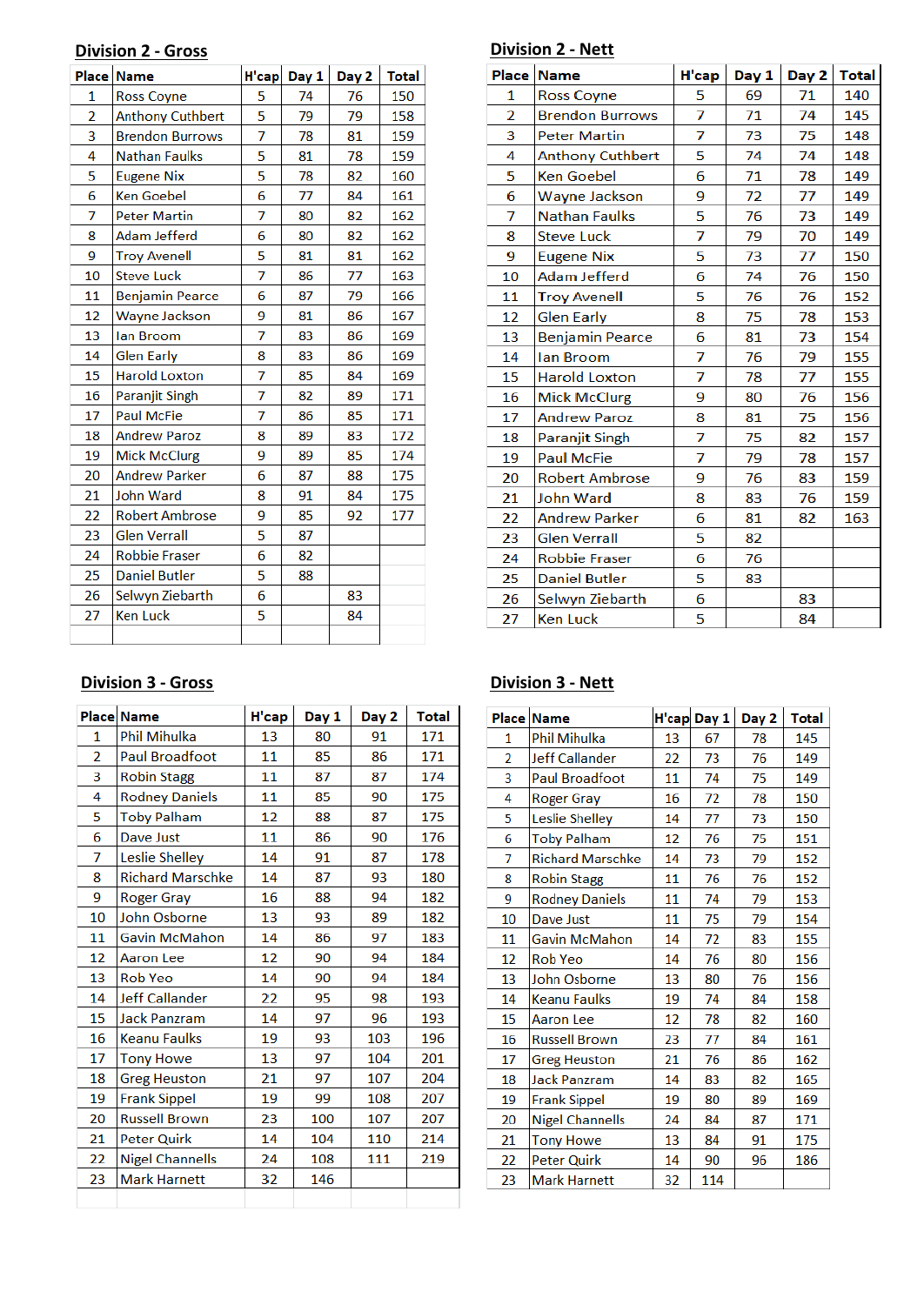| <b>Prize</b>                     | Person                           | <b>Score</b> |
|----------------------------------|----------------------------------|--------------|
| <b>Overall Gross</b>             | Martin Manning (Ipswich)         | 136          |
| <b>Overall Nett</b>              | Ross Coyne (Ipswich)             | 140          |
| Overall Gross Runner Up          | Adam Gemmell (Ipswich)           | 142          |
| Overall Nett Runner Up           | Josh Miles (Ipswich)             | 142          |
| Div 1 Gross                      | Steven Toyne (Indooroopilly)     | 149          |
| Div 1 Nett                       | <b>Todd Dennien (Laidley)</b>    | 144          |
| Div 1 Gross Runner Up            | Chris Bichel (Laidley)           | 149          |
| Div 1 Nett Runner Up             | Ben Daniels (Ipswich)            | 144          |
| Div 2 Gross                      | Anthony Cuthbert (Peregian)      | 158          |
| Div 2 Nett                       | <b>Brendan Burrows (Ipswich)</b> | 145          |
| Div 2 Gross Runner Up            | Nathan Faulks (Laidley)          | 159          |
| Div 2 Nett Runner Up             | Peter Martin (Brisbane)          | 148          |
| Div 3 Gross                      | Phil Milhulka (Laidley)          | 171 c/b      |
| Div 3 Nett                       | Jeff Callander (Meadowbrook)     | 149          |
| Div 3 Gross Runner Up            | Paul Broadfoot (Ipswich)         | 171          |
| Div 3 Nett Runner Up             | Roger Gray (Laidley)             | 150          |
| Overall Day 1 Nett Winner        | Mark Blake (Helensvale)          | 71           |
| Overall Day 1 Runner Up          | Ken Goebel (Laidley)             | 71           |
| <b>Overall Day 2 Nett Winner</b> | Steve Luck (Laidley)             | 70           |
| Overall Day 2 Runner Up          | Ryan Kaczuk (Sandy Gallop)       | 73           |
| <b>QSOOM Gross Winner</b>        | Steven Toyne (Indooroopilly)     | 149          |
| <b>QSOOM Points Winner</b>       | Mark Blake (Helensvale)          | 69           |
|                                  |                                  |              |
| Day 1 Pins                       |                                  |              |
| Div 1(0-4) 2nd Shot 11           | No One                           |              |
| Div 2 (5-10) 3rd shot 9          | Richard Marschke (Toogoolawah)   |              |
| Div 3 (11-36) 2nd shot 1         | No One                           |              |
| All In 2                         | Steve Toyne (Indooroopilly)      |              |
| All In 10                        | Brett Lester (Lowood)            |              |
| Day 2 Pins                       |                                  |              |
| Div 1(0-4) 2nd Shot 11           | Adam Gemmell (Ipswich)           |              |
| Div 2 (5-10) 3rd shot 9          | Andrew Paroz (Laidley)           |              |
| Div 3 (11-36) 2nd shot 1         | Les Shelley (Wantima)            |              |
| All In 2                         | Toby Palham (Southport)          |              |
| All In 10                        | Ross Coyne (Ipswich)             |              |
|                                  |                                  |              |
| Hole In One's                    |                                  |              |
| No. 2                            | Did not go off                   |              |
| No. 10                           | Did not go off                   |              |